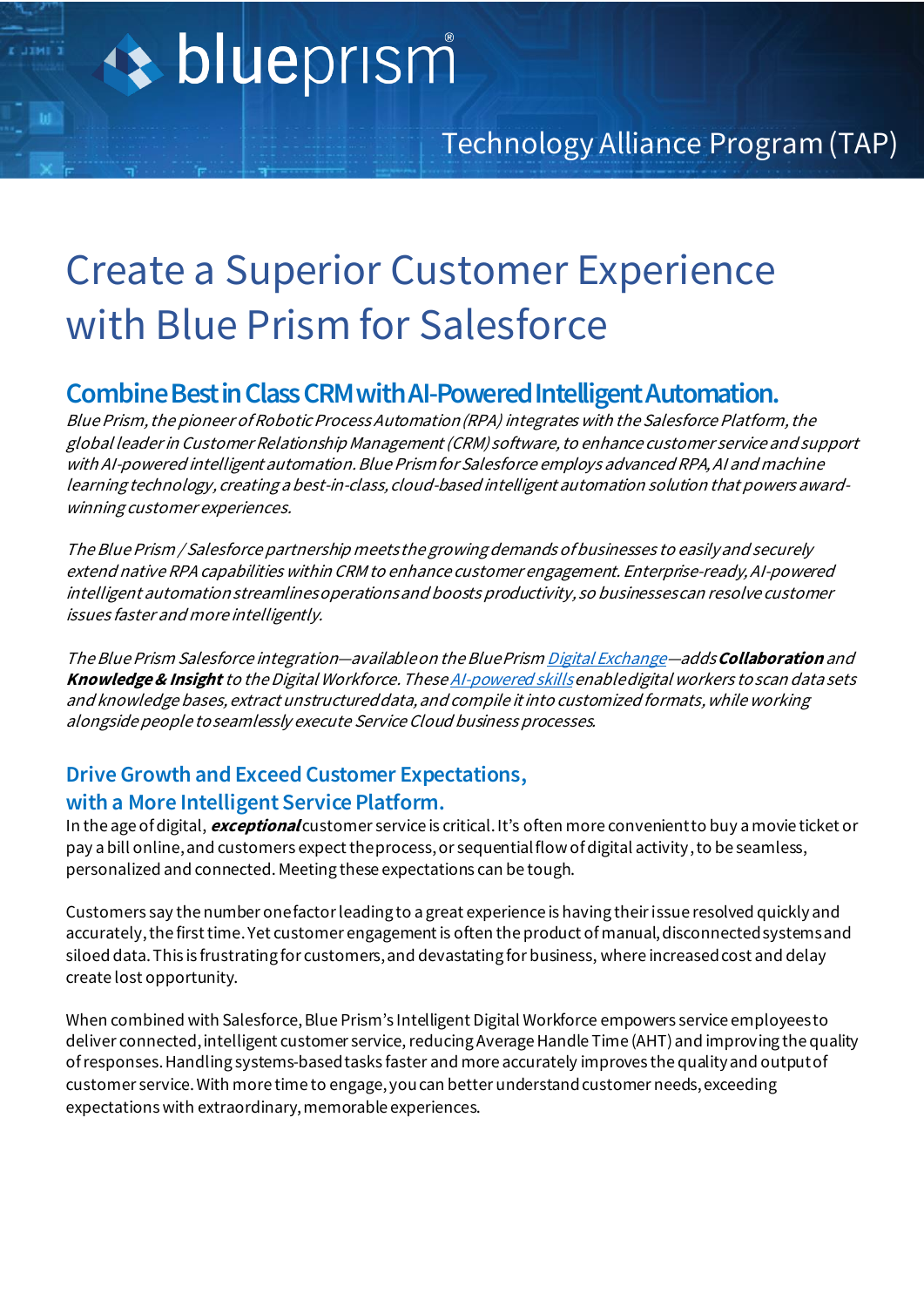# + blueprism

#### **Create Smarter, Next Generation Automations with Lightning Flow + connected-RPA.**

Salesforce Lightning Flow, built on Service Cloud, helps businesses use process automationto digitize workflow. Anyone can build component-based processes quickly and easily.When paired with Blue Prism's intelligent digital workforce, users can extend the power of intelligent automation with low code, drag and drop functionality, building flows, connecting with back-end applications via API's and invoking digital workers enhanced with AI and cognitive capabilities for smarter, next generationautomations.

#### **Here's How it Works.**

Salesforce Flow Builder Process is established to connect a Sub Flow to Blue Prism. Once connected, it's easy to use Process Modelerto drag and drop the relevant skill directly into your workflow—no coding necessary.

An agent invokes a process automation via Lightning Flow. Flow builder connects a Sub-Flow to Blue Prism by initiating a SOAP call to the digital worker pool, queuing up digital workers.



Digital workers connect to back-end systems, perform necessary actions and return results to Lightning Flow.

Blue Prism can also add context for Einstein Next Best Action, improving decision making.

Once Einstein initiates Flow, Blue Prism fetches additional data from multiple legacy and new systems, returning results to Einstein for additional context.

In both cases, the Blue Prism architecture processes the requests, interacting with multiple systems in the background. With a dashboard to track all activity and Blue Prism's Data Gateways, cradle to grave reporting is easier than ever.

#### **Put Intelligent Automation into the Hands of Your Leaders and Build Meaningful Enterprise Benefits.**

Delivering on the promise of a superior customer experience, the Blue Prism/ Service Cloud integration places Digital Workers next to humans—assisting, supporting and augmenting as part of a truly connected workforce.

The Blue Prism/Salesforce partnership delivers the following benefits: